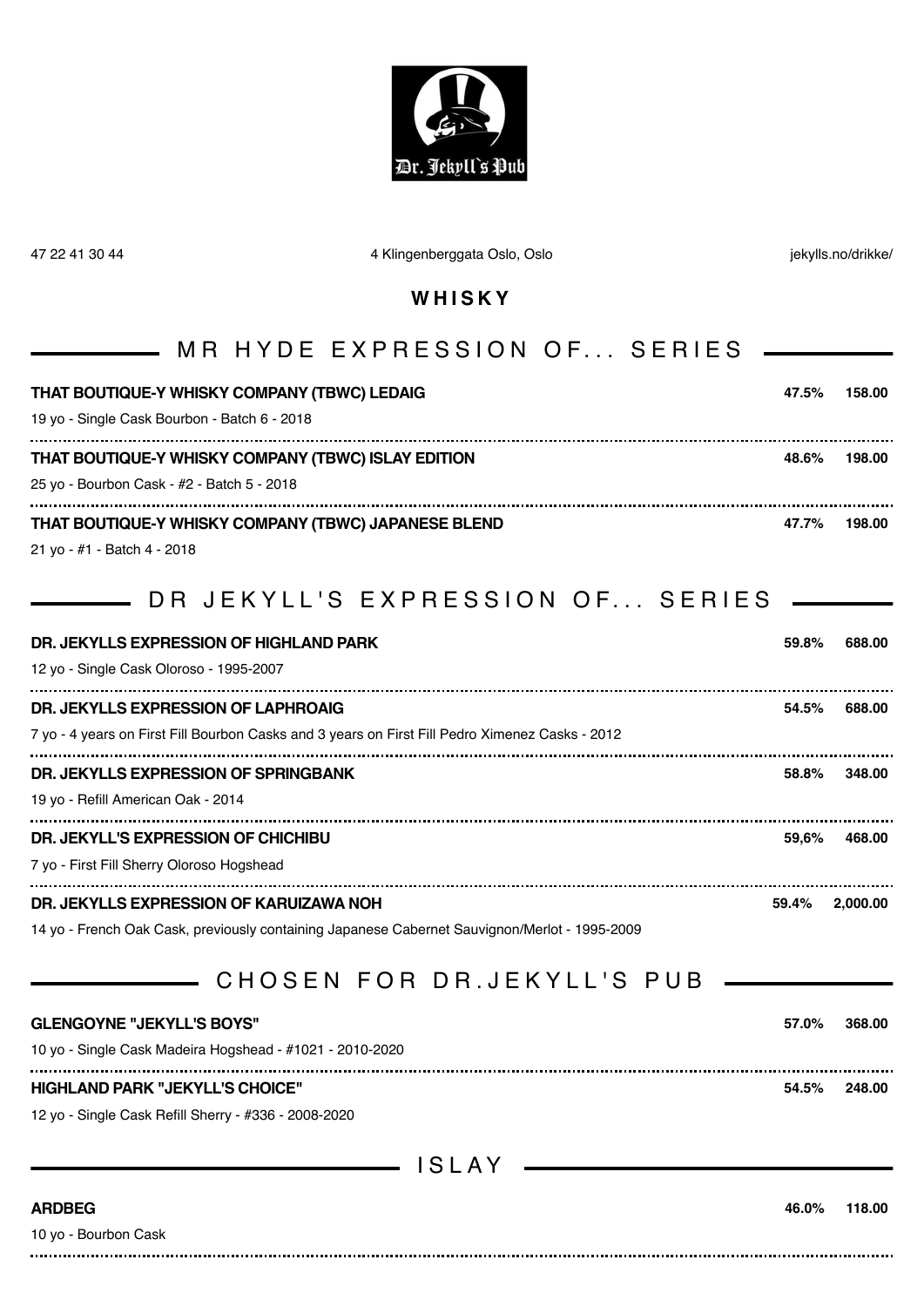| <b>ARDBEG UIGEDAIL</b>                                         | 54.2%      | 158.00 |
|----------------------------------------------------------------|------------|--------|
| NAS - Bourbon and Sherry Casks                                 |            |        |
| <b>ARDBEG AN NOA</b>                                           | 46.6%      | 158.00 |
| NAS - Bourbon and PX Sherry Casks - 2017                       |            |        |
| <b>ARDBEG WEE BEASTIE</b>                                      | 47.4%      | 158.00 |
| 5 yo - Bourbon and Sherry Casks - 2020                         |            |        |
| ARDBEG PERPETUUM 200TH ANN BOTTLING                            | 47.7%      | 198.00 |
| NAS - Bourbon and Sherry Casks - 2015                          |            |        |
| <b>BOWMORE TEMPEST BATCH 5</b>                                 | 5.00 55.9% | 198.00 |
| 10 yo - First Fill Bourbon Casks - 2014                        |            |        |
| <b>BOWMORE</b>                                                 | 40.0%      | 118.00 |
| 12 yo - Bourbon and Sherry Casks                               |            |        |
| <b>BOWMORE</b>                                                 | 43%        | 368,00 |
| 18 yo - Bourbon and Sherry Casks                               |            |        |
| <b>BOWMORE</b>                                                 | 43.0%      | 368.00 |
| 25 yo - American Bourbon Casks and Spanish Sherry Casks - 2018 |            |        |
| <b>BRUICHLADDICH BERE BARLEY 2008</b>                          | 50.0%      | 198.00 |
| 9 yo - Bourbon Casks - 2008                                    |            |        |
| <b>BRUICHLADDICH ORGANIC 2009</b>                              | 50.0%      | 198.00 |
| 8 yo - Bourbon Casks - 2009-2017                               |            |        |
| <b>BRUICHLADDICH DNA 4</b>                                     | 49.3%      | 368.00 |
| 27 yo - Bourbon Casks - 1985-2012                              |            |        |
| <b>BUNNAHABHAIN MOINE</b>                                      | 46,3%      | 118.00 |
| NAS - 2021                                                     |            |        |
| <b>BUNNAHABHAIN STIÙIREADAIR</b>                               | 46,3%      | 118.00 |
| NAS - First and Second Fill Sherry Casks - 2021                |            |        |
| <b>BUNNAHABHAIN THAT BOUTIQUE-Y WHISKY COMPANY</b>             | 49.5%      | 198.00 |
| 11 yo - Bourbon Casks - Batch 5                                |            |        |
| <b>BUNNAHABHAIN</b>                                            | 46,3%      | 118.00 |
| 12 yo - Bourbon and Sherry Casks - 2021                        |            |        |
| <b>BUNNAHABHAIN</b>                                            | 46,3%      | 198.00 |
| 18 yo - First Fill and Refill Sherry Casks                     |            |        |
| <b>BUNNAHABHAIN</b>                                            | 46.3%      | 398.00 |
| 25 yo - Bourbon and Sherry Casks                               |            |        |
| <b>BUNNAHABHAIN WEMYSS MALTS</b>                               | 46,8%      | 398.00 |
| 28 yo - Single Sherry Cask - 1990-2018                         |            |        |
|                                                                |            |        |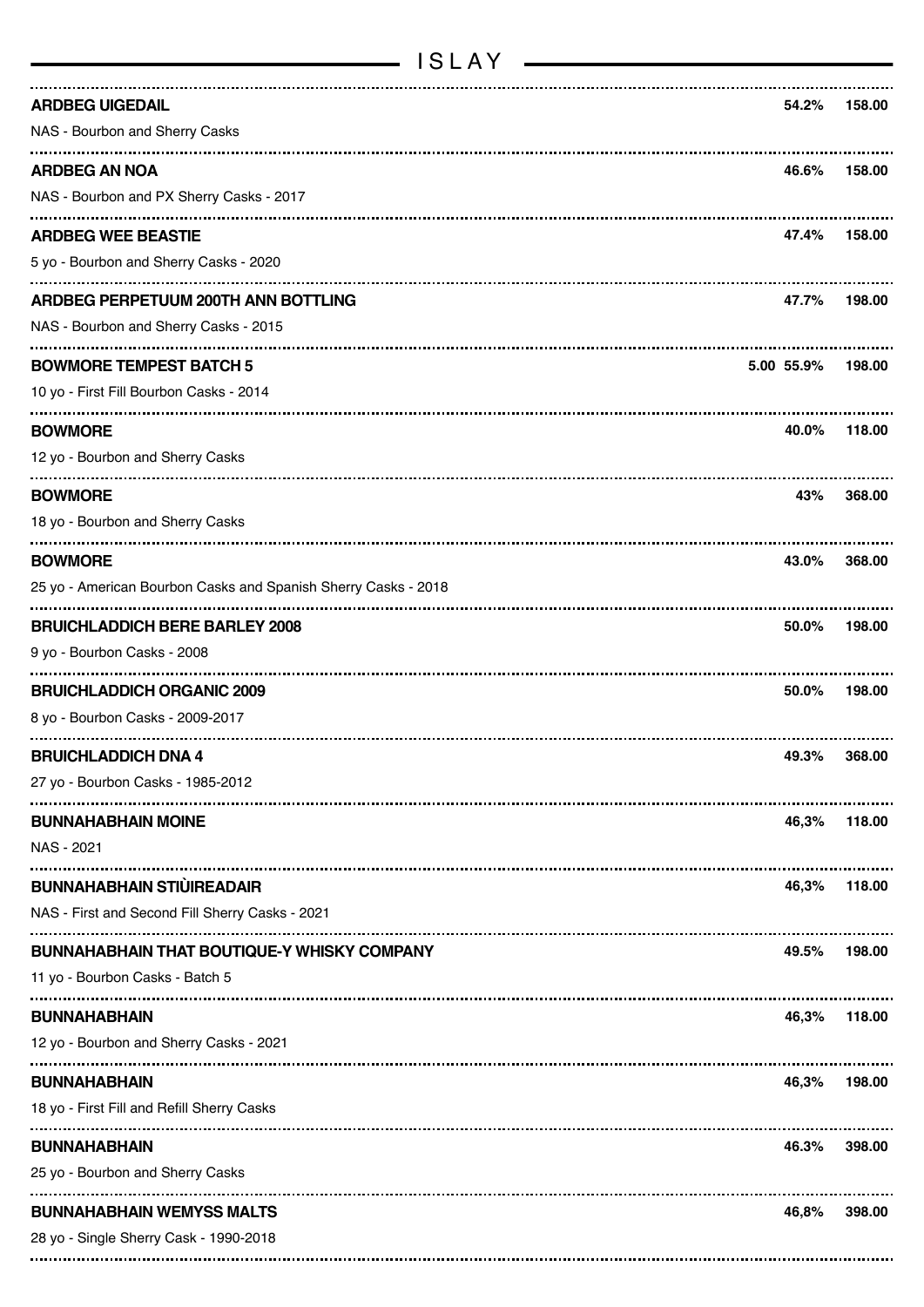| <b>CAOL ILA</b>                                                   | 40.0% | 118.00   |
|-------------------------------------------------------------------|-------|----------|
| 12 yo - Bourbon Casks                                             |       |          |
| <b>CAOL ILA</b>                                                   | 43%   | 198.00   |
| 18 yo - Bourbon Casks - 2021                                      |       |          |
| <b>CAOL ILA UNPEATED</b>                                          | 59,8% | 198.00   |
| 18 yo - Bourbon Casks                                             |       |          |
| <b>CAOL ILA LMDW ARTIST COLLECTIVE 5.3</b>                        | 48%   | 258.00   |
| 10 yo - Single Refill Sherry Butt Cask - 2010-2021                |       |          |
| <b>CAOL ILA HEPBURN'S CHOICE</b>                                  | 46.0% | 198.00   |
| 10 yo - Bourbon Casks(Two of them) - 2010-2020                    |       |          |
| <b>CAOL ILA DOUGLAS LAING PLATINUM</b>                            | 59.4% | 572.00   |
| 30 yo - Refill Bourbon Hogshead - 1980-2011                       |       |          |
| <b>CAOL ILA MANAGERS CHOICE</b>                                   | 58.0% | 648.00   |
| 12 yo - European Sherry Casks - 1997-2009                         |       |          |
| <b>ISLAY STORM</b>                                                | 40.0% | 118.00   |
| NAS - Bourbon Casks - 2021                                        |       |          |
| KILCHOMAN 100% ISLAY 10TH EDT                                     | 50,0% | 158.00   |
| NAS - Bourbon and Sherry Casks                                    |       |          |
| <b>KILCHOMAN MARIUS STR FINISH</b>                                | 54.7% | 258.00   |
| 10 yo - Single First Fill Bourbon Cask and STR Finish - 2011-2021 |       |          |
| <br><b>KILCHOMAN MACHIR BAY</b>                                   | 46%   | 148.00   |
| NAS - Bourbon Casks                                               |       |          |
| <b>LAGAVULIN</b>                                                  | 48.0% | 118.00   |
| 8 yo - Bourbon Casks                                              |       |          |
| <b>LAGAVULIN</b>                                                  | 43.0% | 138.00   |
| 16 yo - Bourbon and Sherry Casks                                  |       |          |
| <b>LAPHROAIG</b>                                                  | 40.0% | 118.00   |
| 10 yo - Bourbon Casks                                             |       |          |
| <b>LAPHROAIG QUARTER CASK</b>                                     | 48.0% | 138.00   |
| NAS - Bourbon Quarter Casks -                                     |       |          |
| <b>LAPHROAIG DIRECTORS CUT</b>                                    | 53.4% | 498.00   |
| 15 yo - Single Refill Hogshead Cask - 1997-2012 - #9843           |       |          |
| LAPHROAIG DOUGLAS LAING PLATINUM OLD & RARE                       | 58.5% | 498.00   |
| 22 yo - Single Cask Sherry Butt -1989-2011                        |       |          |
| <b>LAPHROAIG CAIRDEAS</b>                                         | 43.0% | 1,200.00 |
| 30 yo - Bourbon and Sherry Casks - 2008                           |       |          |
|                                                                   |       |          |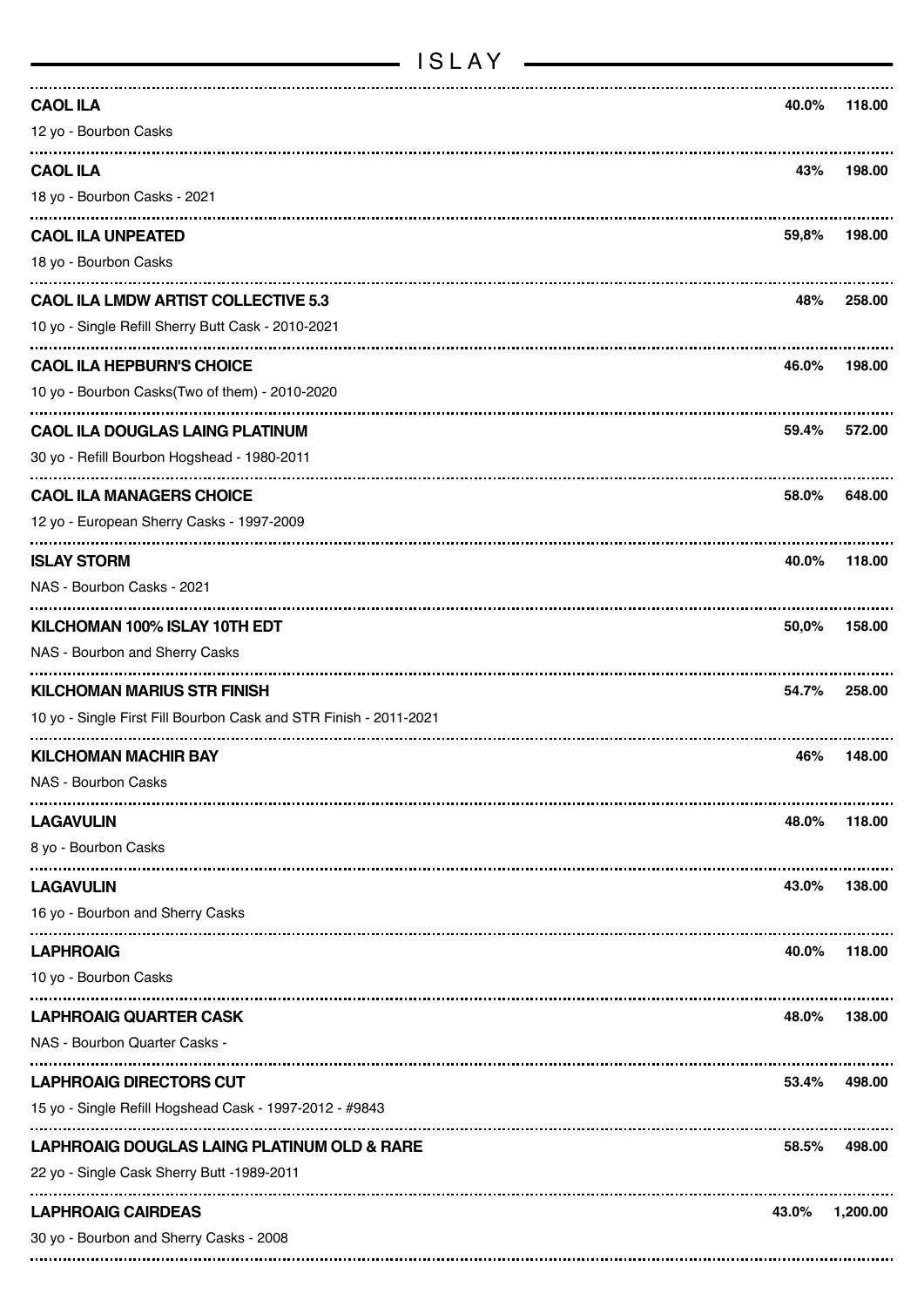| <b>OCTOMORE</b><br>5 yo - Bourbon Casks - 2012 - Batch 5.01                 |       | 698.00   |
|-----------------------------------------------------------------------------|-------|----------|
|                                                                             |       |          |
| OCTOMORE THAT BOUTIQUE -Y WHISKY COMPANY<br>10 yo - Bourbon Casks - Batch 2 | 48.8% | 358.00   |
|                                                                             |       |          |
| <b>PORT ASKAIG</b>                                                          | 45,8% | 118.00   |
| 8 yo - Bourbon Casks                                                        |       |          |
| PORT CHARLOTTE                                                              | 46.0% | 688.00   |
| 5 yo - First Fill Sherry Cask                                               |       |          |
| <b>PORT CHARLOTTE ISLAY BARLEY 2012</b>                                     | 50.0% | 198.00   |
| 6 yo - Bourbon Casks - 2012                                                 |       |          |
| PORT CHARLOTTE STREAH INDEPENDENT                                           | 57.6% | 458.00   |
| 6 yo - Refill Bourbon Cask - #85 - 32/281                                   |       |          |
| <b>PORT ELLEN GORDON &amp; MACPHAIL</b>                                     | 43.0% | 598.00   |
| 28 yo - Refill Sherry Butt - 1982-2010                                      |       |          |
| PORT ELLEN DOUGLAS LAING'S PLATINUM SERIES                                  | 54.2% | 1,198.00 |
| 30 yo - Single Refill Bourbon Hogshead Cask - 1982-2012                     |       |          |
| <b>PORT ELLEN 12TH RELEASE</b>                                              | 52.5% | 1,100.00 |
| 32 yo - American and European Oak Casks - 1979-2012                         |       |          |
| <b>PORT ELLEN 17TH RELEASE</b>                                              | 51.0% | 1,598.00 |
| 37 yo - American and European Oak Casks - 1979-2017                         |       |          |
| <b>SMOKEHEAD SHERRY BOMB</b>                                                | 48.0% | 158.00   |
| NAS - Sherry Oloroso Casks                                                  |       |          |
| <b>SMOKEHEAD RUM REBEL</b>                                                  | 46%   | 158.00   |
| NAS - Bourbon and Rum Casks                                                 |       |          |
|                                                                             |       |          |
| <b>SPEYSIDE</b>                                                             |       |          |
| <b>AUCHROISK</b>                                                            | 51.2% | 368,00   |
| 25 yo - Bourbon Hogshead Casks and Refill European Sherry Casks - 1990-2016 |       |          |
| <b>BALVENIE DOUBLE WOOD</b>                                                 | 40.0% | 118.00   |
| 12 yo - Bourbon Hogsheads and Olorosso Sherry Casks                         |       |          |
| <b>BALVENIE PEAT WEEK</b>                                                   | 48.3% | 198.00   |
| 14 yo - Bourbon Casks - 2002-2017                                           |       |          |
| <b>BALVENIE</b>                                                             | 47.8% | 588.00   |
| 26 yo - First Fill Bourbon Casks - 2019                                     |       |          |
| <br><b>BENRIACH SMOKE SEASON</b>                                            | 52.8% | 198.00   |
| NAS - Bourbon and Virgin Oak Casks - 2021                                   |       |          |
|                                                                             |       |          |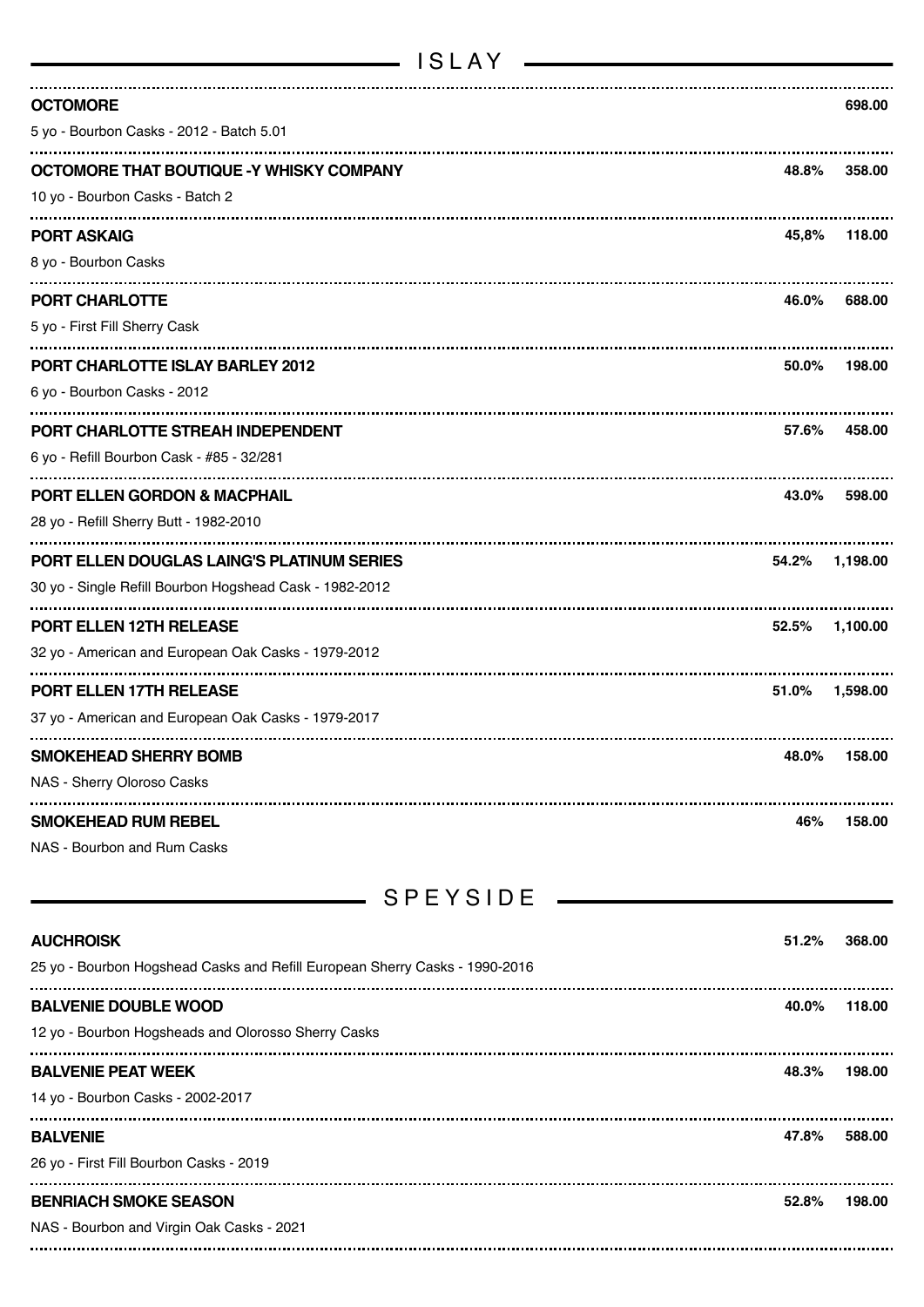## SPEYSIDE —

| <b>BENRIACH</b>                                                  | 46.0% | 158.00 |
|------------------------------------------------------------------|-------|--------|
| 12 yo - Sherry Casks - 2018                                      |       |        |
| <b>BENRIACH</b>                                                  | 46%   | 288.00 |
| 21 yo - Bourbon, Sherry, Virgin Oak and Red Wine Casks - 2021    |       |        |
| <b>BENRINNES LA MAISON DU WHISKY</b>                             | 55.9% | 368.00 |
| 15 yo - Bourbon Cask and Sherry Butt Finish - #3 - 2005-2020     |       |        |
| <b>BLAIR ATHOL</b>                                               | 58.4% | 464.00 |
| 23 yo - European Oak Sherry Casks - 1993-2017                    |       |        |
| <b>CARDHU</b>                                                    | 40.0% | 118.00 |
| 12 yo - Bourbon and Sherry Casks                                 |       |        |
| <b>CONVALMORE</b>                                                | 48.2% | 898.00 |
| 32 yo - Refill Bourbon Casks - 1984-2017                         |       |        |
| <b>DAILUANIE COOPER'S CHOICE</b>                                 | 53%   | 198.00 |
| 11 yo - Single Cask Bourbon with Banyuls Cask Finish - 2010-2021 |       |        |
| <b>DUFFTOWN FLORA &amp; FAUNA</b>                                | 43.0% | 368.00 |
| 15 yo - Bourbon Casks                                            |       |        |
| <b>DUFFTOWN THE SINGLETON</b>                                    | 40.0% | 118.00 |
| 12 yo - Bourbon and Sherry Casks                                 |       |        |
| <b>DUFFTOWN BBR</b>                                              | 54.9% | 258.00 |
| 12 yo - Single Bourbon and Sherry Cask - 2008-2021               |       |        |
| <b>GLEN ELGIN</b>                                                | 54.8% | 298.00 |
| 18 yo - Sherry Butt Casks - 1998-2016                            |       |        |
| <b>GLEN ELGIN "CENTENARY"</b>                                    | 60.0% | 686.00 |
| 19 yo - Sherry Casks - 2000                                      |       |        |
| <b>GLEN GRANT BERRY BROS</b>                                     | 51.8% | 368.00 |
| 37 yo - Refill Sherry Casks - 1972-2009                          |       |        |
| <b>GLEN GRANT SAMAROLI 2ND RELEASE</b>                           | 45.0% | 686.00 |
| 40 yo - Sherry Casks - 1973-2013                                 |       |        |
| <b>GLEN KEITH WEMYSS MALTS</b>                                   | 53,6% | 358.00 |
| 25 yo - Single Refill Sherry Butt Cask - 1996-2021               |       |        |
| <b>GLEN MORAY</b>                                                | 40%   | 118.00 |
| 8 yo - Bourbon Casks - 2019                                      |       |        |
| <b>GLENALLACHIE RYE WOOD FINISH</b>                              | 48.0% | 198.00 |
| 9 yo - Bourbon and Rye Casks - 2020                              |       |        |
| <b>GLENALLACHIE NORTH STAR SPIRITS</b>                           | 56.8% | 248.00 |
| 13 yo - First Fill Sherry Butt Cask - 2008-2021                  |       |        |
|                                                                  |       |        |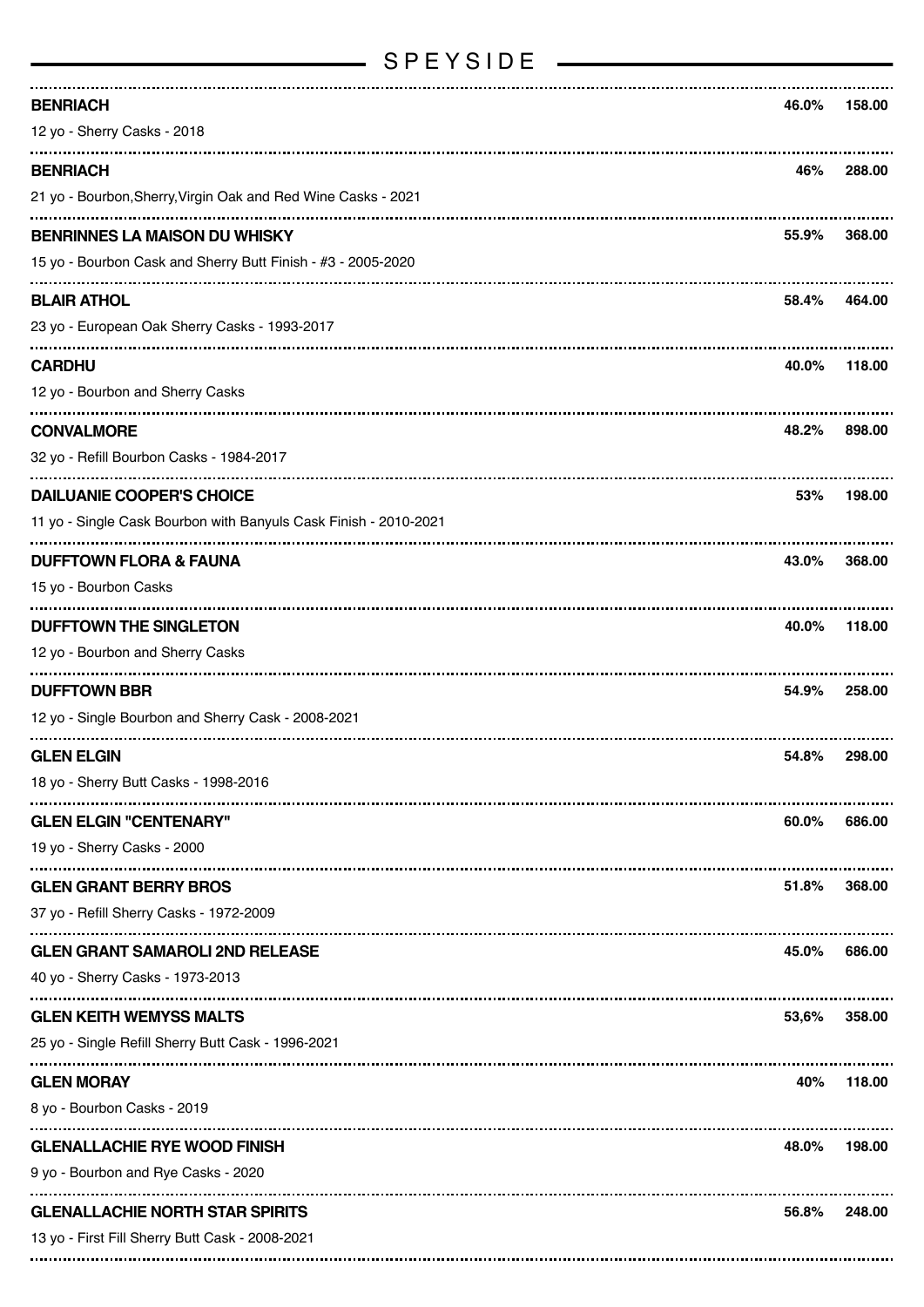| <b>GLENALLACHIE CASK STRENGHT</b>                                                   | 55,9% | 198.00   |
|-------------------------------------------------------------------------------------|-------|----------|
| 10 yo - Virgin Oak, Rioja, Px and Oloroso Casks - 2021                              |       |          |
| <b>GLENALLACHIE</b>                                                                 | 48%   | 368.00   |
| 25 yo - Bourbon and PEdro Ximenez Sherry Casks - 2018                               |       |          |
| <b>GLENDRONACH CASK STRENGHT BATCH 9</b>                                            | 47%   | 258.00   |
| NAS - Sherry Casks - 2020                                                           |       |          |
| <b>GLENDRONACH</b>                                                                  | 57.8% | 798.00   |
| 19 yo - Sherry Oloroso Single Cask - 1992-2021 - #1123                              |       |          |
| <b>GLENFARCLAS</b>                                                                  | 43%   | 698.00   |
| 30 yo - Sherry Casks - 2021                                                         |       |          |
| <b>GLENFARCLAS FAMILY CASK</b>                                                      | 51.1% | 1,198.00 |
| 45 yo - Single Sherry Butt Cask - 1966-2011 - #4186                                 |       |          |
| <b>GLENFIDDICH</b>                                                                  | 40.0% | 118.00   |
| 12 yo - Sherry and Bourbon Casks                                                    |       |          |
| <b>GLENFIDDICH</b>                                                                  | 40%   | 158.00   |
| 15 yo - Virgin oak, Bourbon Casks and Portuguese Sherry Casks                       |       |          |
| <b>GLENFIDDICH</b>                                                                  | 40%   | 178.00   |
| 18 yo - Bourbon and Sherry Oloroso Casks - 2021                                     |       |          |
| <b>GLENLIVET</b>                                                                    | 40.0% | 118.00   |
| 12 yo - Bourbon and Sherry Casks - 2021                                             |       |          |
| <b>GLENLIVET</b>                                                                    | 40.0% | 158.00   |
| 15 yo - Bourbon and French Oak - 2021                                               |       |          |
| <b>GLENLIVET</b>                                                                    | 43.0% | 198.00   |
| 18 yo - First and Second Fill Bourbon and Sherry Casks                              |       |          |
| <b>GLENLIVET DIRECTORS CUT</b>                                                      | 55.3% | 798.00   |
| 35 yo - Single Refill Hogshead Cask - 1977-2012                                     |       |          |
| <b>GLENROTHES</b>                                                                   | 40.0  | 118.00   |
| 12 yo - Sherry Casks                                                                |       |          |
| <b>GLENROTHES</b>                                                                   | 43.0% | 198.00   |
| 18 yo - Sherry Casks                                                                |       |          |
| <b>GLENTAUCHERS A.D. RATTRAY</b>                                                    | 59,4% | 198.00   |
| 10 yo - Single Sherry Cask(21 month Ex-Glenallachie Cask Finish) - 2011-2021 - #423 |       |          |
| KNOCKDHU A.D RATTRAY "THE WHISKY BAR 10TH ANN"                                      | 56.6% | 248.00   |
| 10 yo - Single Cask Bourbon - 2009-2020 - #700308                                   |       |          |
| <b>LINKWOOD GORDON &amp; MACPHAIL</b>                                               | 40.0% | 1,288.00 |
| 56 yo - Sherry Butt - #371 - 1954-2010                                              |       |          |
|                                                                                     |       |          |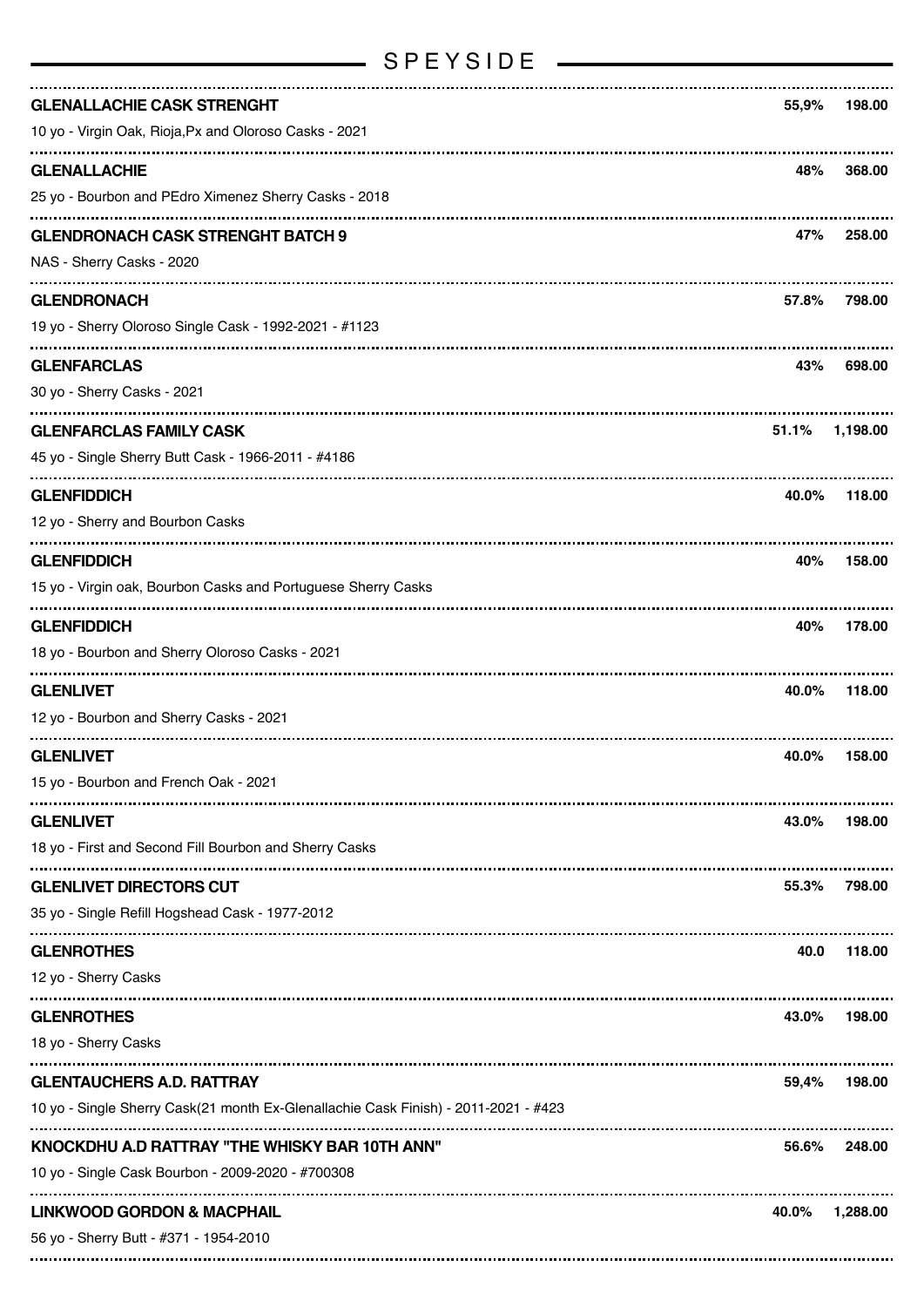### SPEYSIDE —

| <b>LONGMORN GORDON &amp; MACPHAIL</b>                                | 43.0% | 748.00   |
|----------------------------------------------------------------------|-------|----------|
| 48 yo - Sherry Cask - 1964-2012                                      |       |          |
| <b>MACALLAN CLASSIC CUT 2020</b>                                     | 55%   | 198.00   |
| NAS - Bourbon and Sherry Casks - 2020                                |       |          |
| <b>MACALLAN EDITION NO 6</b>                                         | 48.6% | 198.00   |
| NAS - American Oak Sherry Casks and European Oak Sherry Casks - 2020 |       |          |
| <b>MACALLAN SPEYMALT GORDON &amp; MACPHAIL</b>                       | 43.0% | 466.00   |
| 20 yo - Refill Sherry Hogshead Casks - 1994-2014                     |       |          |
| <b>MACALLAN SHERRY OAK</b>                                           | 43.0% | 1,128.00 |
| 25 yo - European Oak Oloroso Sherry Casks - 2018                     |       |          |
| <b>MACALLAN</b>                                                      | 45.0% | 5.498.00 |
| 40 yo - Sherry Casks - Non Vintage                                   |       |          |
| <b>MORTLACH FLORA &amp; FAUNA</b>                                    | 43.0% | 588.00   |
| 16 yo - Sherry Casks - 2011                                          |       |          |
| <b>MORTLACH COWIE'S BLUE SEAL</b>                                    | 43.4% | 368,00   |
| 20 yo - Sherry Casks - 2019                                          |       |          |
| <b>MOSSTOWIE (MILTONDUFF) SIGNATORY</b>                              | 46.6% | 458.00   |
| 31 yo - Single Cask Bourbon - 1979-2010                              |       |          |
| PITTYVAICH SPECIAL RELEASE                                           | 52.1% | 488.00   |
| 28 yo - Bourbon Casks - 2018                                         |       |          |
| TAMDHU                                                               | 43%   | 118.00   |
| 12 yo - Sherry Casks                                                 |       |          |
| <b>TAMDHU CASK STRENGHT BATCH 5</b>                                  | 59.8% | 198.00   |
| NAS - Sherry Casks - 2020                                            |       |          |
| TAMNAVULIN DOUBLE CASK                                               | 40%   | 118.00   |
| NAS - Bourbon and Sherry Casks                                       |       |          |
| <b>TAMNAVULIN SHERRY</b>                                             | 40%   | 118.00   |
| NAS - Bourbon and Sherry Casks                                       |       |          |
| TAMNAVULIN RED WINE CASK EDT                                         | 40.0% | 118.00   |
| NAS - Bourbon Casks and French Cabernet Sauvignon Cask Finish - 2020 |       |          |
| HIGHLAND                                                             |       |          |
|                                                                      |       |          |
| <b>ANCNOC</b>                                                        | 40.0% | 118.00   |
|                                                                      |       |          |

| 12 vo - Bourbon Casks                                                       |       |        |
|-----------------------------------------------------------------------------|-------|--------|
| ARDNAMURCHAN                                                                | 53.0% | 158.00 |
| Under 3 yo - First Fill Pedro Ximenez Casks and Oloroso Sherry Casks - 2016 |       |        |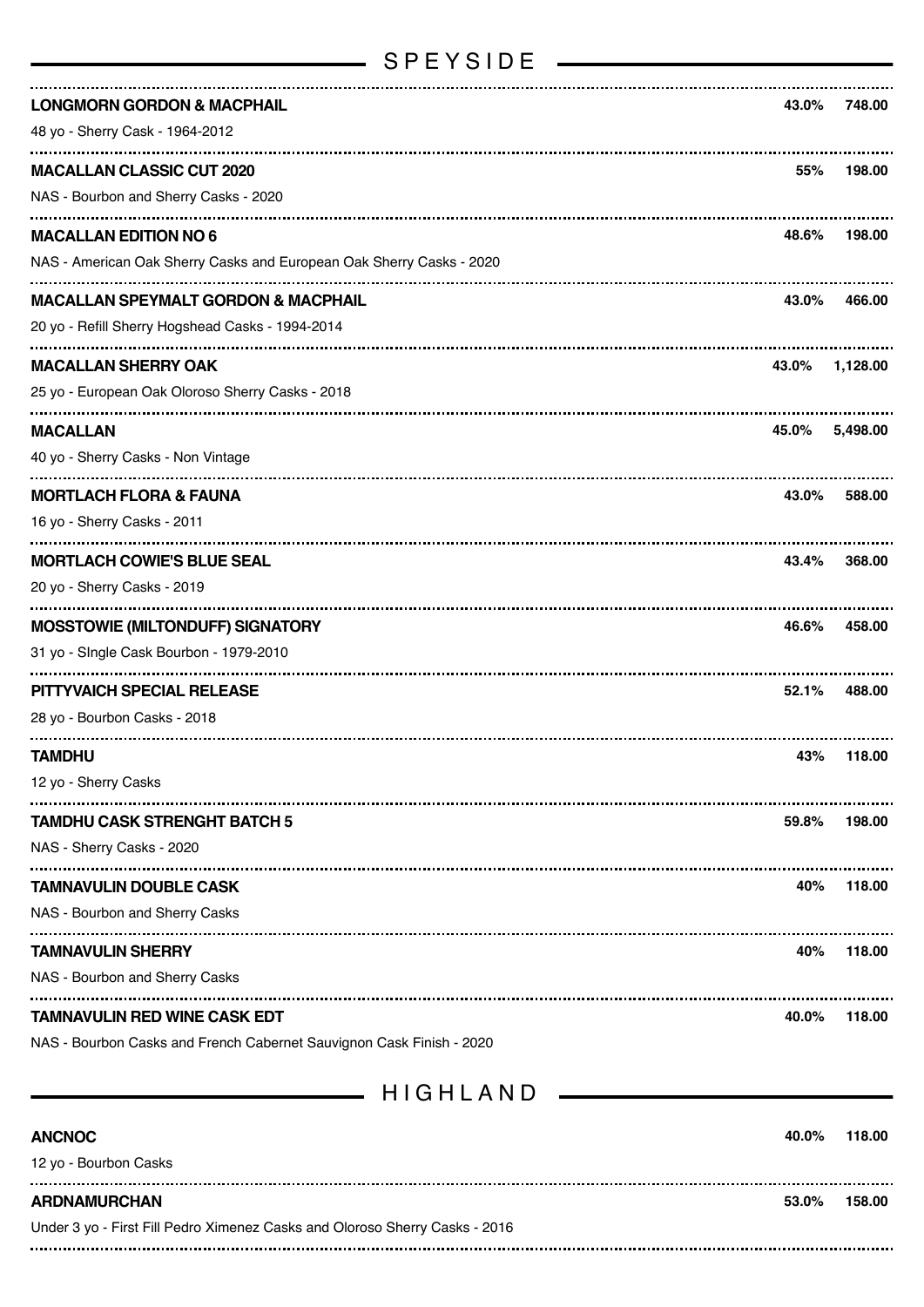### HIGHLAND

| <b>BALBLAIR</b><br>25 yo - Bourbon and Sherry Casks - 2019                                                                      | 46.0 % | 498.00   |
|---------------------------------------------------------------------------------------------------------------------------------|--------|----------|
| <b>BEN NEVIS ELDVATTEN 10TH ANN</b><br>20 yo - Single Refill Sherry Hogshead Cask - 2001-2021 - #1288                           | 48.9%  | 368.00   |
| <b>BEN NEVIS SINGLE MALT OF SCOTLAND</b><br>24 yo - Single Sherry Butt Cask - 1997-2021                                         | 57.7%  | 348.00   |
| <b>BRORA</b><br>34yo - Refill Hogshead Bourbon Casks - 1982-2017                                                                | 51.9%  | 898.00   |
| <b>CLYNELISH</b><br>14 yo - Bourbon and Sherry Casks                                                                            | 46.0%  | 158.00   |
| <b>CLYNELISH SELECT RESERVE 2ND EDT</b><br>NAS - Bourbon Casks - 2015                                                           | 56.1%  | 564.00   |
| <b>DALMORE CIGAR MALT RESERVE</b><br>NAS - Bourbon and Sherry Casks                                                             | 44%    | 118.00   |
| <b>DALMORE</b><br>12 yo - 9 years on American White Oak and 1 year on Gonzalez Byass Matuzalem Oloroso Sherry Butts             | 40.0%  | 118.00   |
| <b>DALMORE A.D. RATTRAY</b><br>17 yo - Single Hogshead Bourbon Cask - 2003-2021 - #14742                                        | 54.3%  | 278.00   |
| <b>DALMORE</b><br>25 yo - American White Oak, Palomino Fino Sherry Butts and First Fill Bourbon Casks                           | 42.0%  | 498.00   |
| <b>DALMORE</b><br>50 yo - American Oak and First Fill Sherry Casks from 1862, 1922, 1926 and 1939                               | 52.8%  | 6,500.00 |
| <b>GLEN GARIOCH</b><br>29 yo - Single Cask Sherry Hogshead - 1968-1997                                                          | 56.6%  | 798.00   |
| <b>GLENGLASSAUGH FIRST CASK</b><br>3 yo - First Fill Pedro Ximenez Cask and First Fill Palo Cortado Sherry Hogshead - 2008-2011 | 59.1%  | 248.00   |
| <b>GLENGLASSAUGH MANAGERS LEGACY BRETT FORSYTH</b><br>42 yo - Single Cask Refill Sherry Butt - 1968-2010                        | 44.9%  | 572.00   |
| <b>GLENGOYNE LEGACY CHAPTER TWO</b><br>NAS - First Fill bourbon and Refill Sherry Casks - 2020                                  | 48,0%  | 198.00   |
| <b>GLENGOYNE CASK STRENGHT</b><br>NAS - Bourbon and Sherry Casks - Batch 08                                                     | 59,2%  | 198.00   |
| <b>GLENGOYNE</b><br>10 yo - Bourbon and Sherry Casks                                                                            | 40.0%  | 118.00   |
| <b>GLENGOYNE</b><br>12 yo - American oak Sherry Casks & European Oak Sherry Casks                                               | 40.0%  | 118.00   |
|                                                                                                                                 |        |          |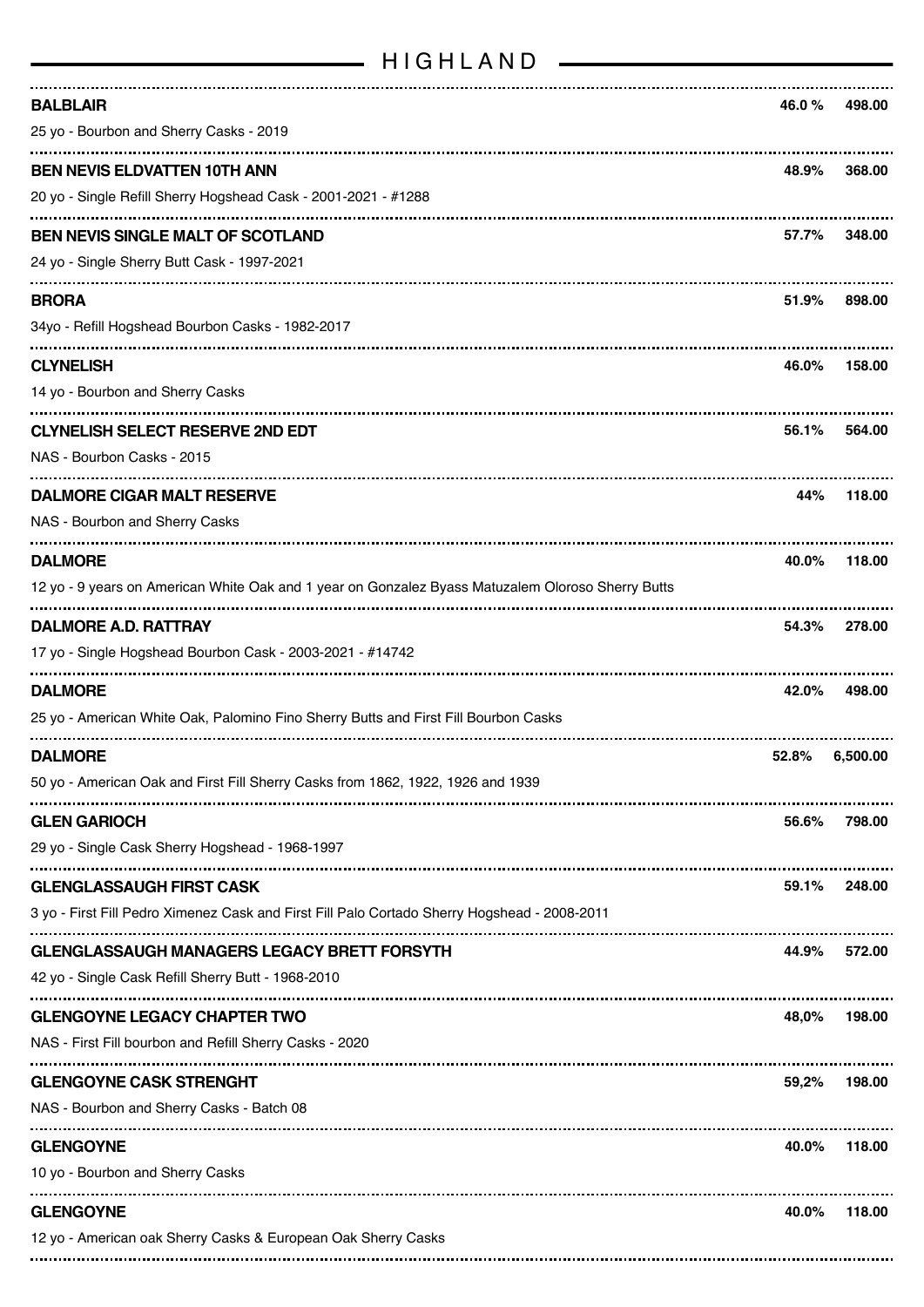| <b>GLENMORANGIE ORIGINAL</b>                                         | 40.0% | 118.00   |
|----------------------------------------------------------------------|-------|----------|
| 10 yo - Bourbon Casks                                                |       |          |
| <b>GLENMORANGIE LASANTA</b>                                          | 43.0% | 118.00   |
| 12 yo - Bourbon and Sherry Casks - 2021                              |       |          |
| <b>GLENURY ROYAL</b>                                                 | 51.2% | 448.00   |
| 36 yo - Bourbon and Sherry Casks - 1970-2006                         |       |          |
| <b>GLENURY ROYAL THE WHISKY AGENCY</b>                               | 41.2% | 368,00   |
| 37 yo - Bourbon Hogshead - 1973-2010                                 |       |          |
| <b>MACDUFF A.D. RATTRAY</b>                                          | 58.5% | 398.00   |
| 18 yo - First Fill Sherry Butt Cask - 2002-2021 - #900262            |       |          |
| <b>MILLBURN RARE MALTS SELECTION</b>                                 | 51.2% | 1,028.00 |
| 35 yo - 1969-2005                                                    |       |          |
| <b>OBAN</b>                                                          | 58.5% | 426.00   |
| 21 yo - Rejuvenated American Oak and second fill Bodega Casks - 2013 |       |          |
| <b>OLD PULTENEY</b>                                                  | 40.0% | 118.00   |
| 12 yo - Bourbon Casks                                                |       |          |
| <b>ROYAL BRACKLA COOPER'S CHOICE</b>                                 | 55%   | 198.00   |
| 7 yo - Single Cask Bourbon and Madeira Cask Finish - 2014-2021       |       |          |
| <b>TOMATIN</b>                                                       | 43%   | 118.00   |
| 12 yo - Bourbon and Sherry Casks - 2020                              |       |          |
| <b>TOMATIN WHISKY SAGA #1</b>                                        | 57.0% | 248.00   |
| 15 yo - Single Cask French Oak - 2006-2021                           |       |          |
| <b>TOMATIN</b>                                                       | 46.0% | 368.00   |
| 25 yo - Bourbon and Port Casks - 1988                                |       |          |
| <b>TEANINICH</b>                                                     | 55.9% | 368.00   |
| 17yo - Refill Bourbon & Sherry Casks - 1999-2017                     |       |          |
| <b>TEANINICH CADENHEAD</b>                                           | 47.5% | 368.00   |
| 32 yo - Single Cask Bourbon                                          |       |          |
| <b>TULLIBARDINE</b>                                                  | 41.8% | 572.00   |
| 49 yo - Single Cask Hogshead - 1962-2011                             |       |          |
| <b>WOLFBURN NORTHLAND</b>                                            | 46.0% | 118.00   |
| NAS - Islay Casks - 2019                                             |       |          |
| <b>WOLFBURN MORVEN</b>                                               | 46.0% | 118.00   |
| <b>NAS</b>                                                           |       |          |
| <b>WOLFBURN LANGSKIP</b>                                             | 58.0% | 118.00   |
| NAS - First Fill Bourbon Casks                                       |       |          |
|                                                                      |       |          |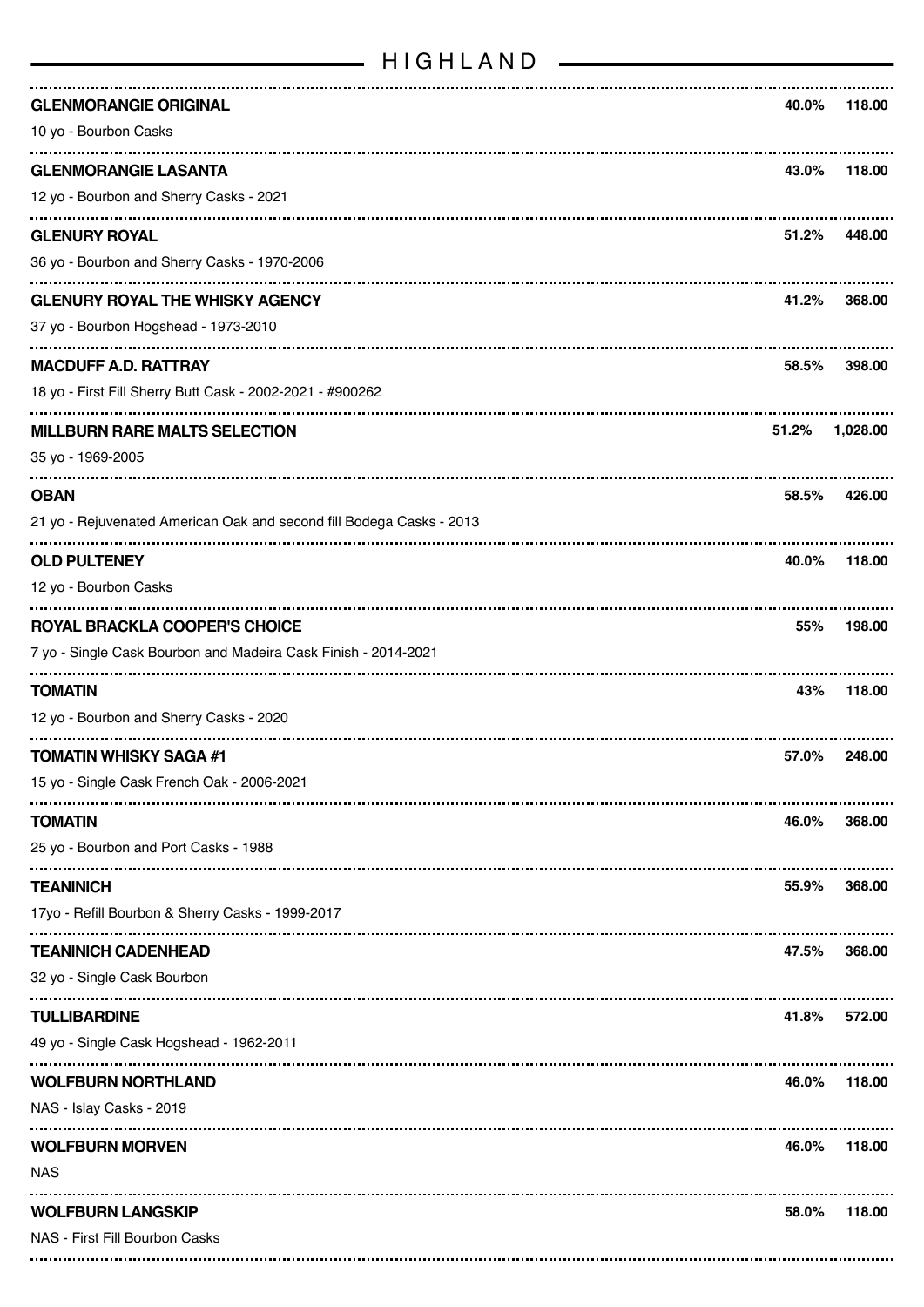\_\_\_ ISLE OF SKYE \_\_\_\_\_\_\_\_

#### **ARDMORE COOPER'S CHOICE 53% 168.00**

7 yo - Single Cask Bourbon and Amarone Cask Finish - 2013-2021

| <b>TALISKER</b>                                 | 45.8% | 118.00   |
|-------------------------------------------------|-------|----------|
| 10 yo - Bourbon Casks                           |       |          |
| <b>TALISKER SKYE</b>                            | 45.8% | 118.00   |
| NAS - Bourbon Casks - 2021                      |       |          |
| <b>TALISKER MANAGERS CHOICE</b>                 | 58.6% | 722.00   |
| 14 yo - European Oak Sherry Cask - 1994-2009    |       |          |
| <b>TALISKER LIMITED ANNUAL RELEASE</b>          | 48.5% | 1,400.00 |
| 30 yo - Refill Bourbon Casks - 2021             |       |          |
| ORKNEY ISLANDS                                  |       |          |
|                                                 |       |          |
| <b>HIGHLAND PARK</b><br>10 y <sub>o</sub>       | 40.0% | 118.00   |
|                                                 |       |          |
| <b>HIGHLAND PARK</b>                            | 40.0% | 118.00   |
| 12 yo - Bourbon and Sherry Casks                |       |          |
| <b>HIGHLAND PARK</b>                            | 44%   | 168.00   |
| 15 yo - Am Oak and Eu Oak Sherry Casks          |       |          |
| <b>HIGHLAND PARK OSLO WHISKYFESTIVAL</b>        | 59.7% | 368.00   |
| 15 yo - Single Cask Sherry                      |       |          |
| <b>HIGHLAND PARK DARK</b>                       | 52.9% | 248.00   |
| 17 yo - Sherry Casks - 2017                     |       |          |
| <b>HIGHLAND PARK LIGHT</b>                      | 59.7% | 248.00   |
| 17 yo - Refill American Oak Casks - 2018        |       |          |
| <b>HIGHLAND PARK</b>                            | 43.0% | 198.00   |
| 18 yo - Sherry Casks                            |       |          |
| <b>HIGHLAND PARK</b>                            | 48.3% | 1,800.00 |
| 40 yo - Refill Casks                            |       |          |
| <b>HIGHLAND PARK ORCADIAN VINTAGE</b>           | 42.2% | 2,600.00 |
| 45 yo - Single Cask Sherry Hogshead - 1964-2009 |       |          |
| <b>SECRET ORKNEY COOPER'S CHOICE</b>            | 56.0% | 198.00   |

15 yo - Single Bourbon Cask - 2005-2021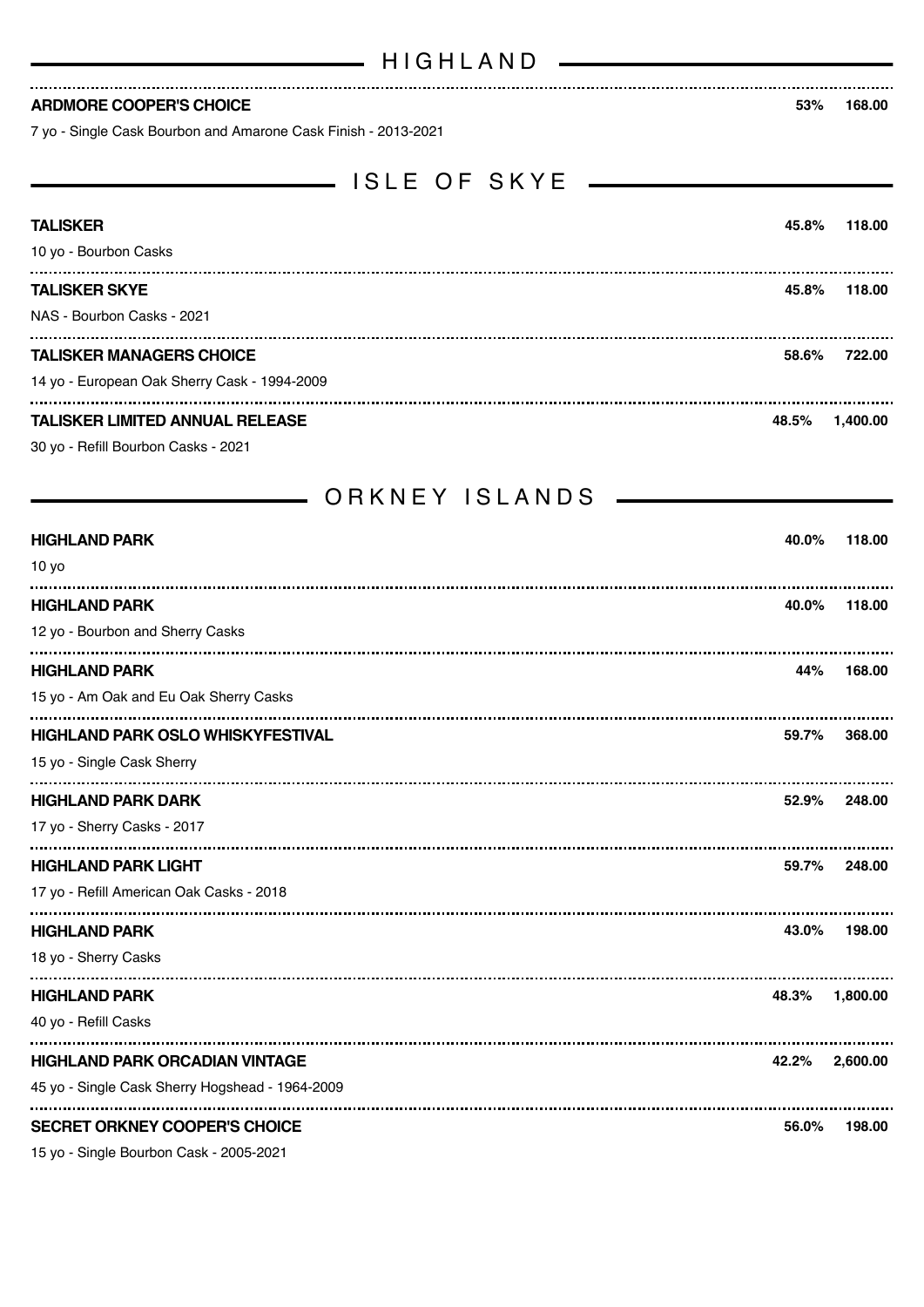| ISLE OF JURA                                          |       |            |
|-------------------------------------------------------|-------|------------|
| <b>JURA</b>                                           | 44.0% | 158.00     |
| 18 yo - Bourbon and Red Wine Casks - 2018             |       |            |
| <b>ISLE OF JURA</b>                                   | 44.0% | 368.00     |
| 30 yo - American White Oak and Amoroso Sherry Cask    |       |            |
| ——— ISLE OF ARRAN                                     |       |            |
| <b>ARRAN SHERRY CASK</b>                              | 55,8% | 168.00     |
| NAS - Sherry Casks                                    |       |            |
| <b>ARRAN QUARTER CASK</b>                             | 56,2% | 158.00     |
| 9 yo - First Fill Bourbon Barrels and Quarter Casks   |       |            |
| <b>ARRAN</b>                                          | 46,0% | 118.00     |
| 10 yo - Bourbon Casks - 2021                          |       |            |
| <b>ARRAN</b>                                          | 58.1% | 688.00     |
| 9 yo -Single Cask Sherry - #024 - 335/667 - 1998-2007 |       |            |
| <b>ARRAN NC2</b>                                      | 46%   | 198.00     |
| 11 yo - Single Cask Bourbon - 1999-2011               |       |            |
| <b>MACHRIE MOOR CASK STRENGHT</b>                     | 56,2% | 198.00     |
| <b>NAS - Bourbon Casks</b>                            |       |            |
| CAMPBELTOWN                                           |       |            |
| <b>GLEN SCOTIA SEASONAL RELEASE</b>                   | 46%   | 118.00     |
| 12 yo - Bourbon Casks and Sherry Oloroso Casks - 2021 |       |            |
| <b>KILKERRAN CASK STRENGHT</b>                        | 56.9% | 158.00     |
| 8 yo - Sherry Casks - 2021                            |       |            |
| <b>KILKERRAN</b>                                      | 46.0% | 198.00     |
| 12 yo - Bourbon and Sherry Casks                      |       |            |
| <b>KILKERRAN</b>                                      | 46.0% | 198.00     |
| 12 yo - Bourbon Casks - 2021                          |       |            |
| <b>LONGROW PEATED</b>                                 | 46.0% | <br>198.00 |
| NAS - Bourbon Casks - 2021                            |       |            |
| <b>LONGROW</b>                                        | 46.0% | 1,600.00   |
| 25 yo - 1974                                          |       |            |
| <b>SPRINGBANK CV</b>                                  | 46.0% | 198.00     |
| NAS - Bourbon Casks                                   |       |            |
| <b>SPRINGBANK</b>                                     | 46%   | 248.00     |
| 15 yo - Sherry Casks - 2021                           |       |            |
|                                                       |       |            |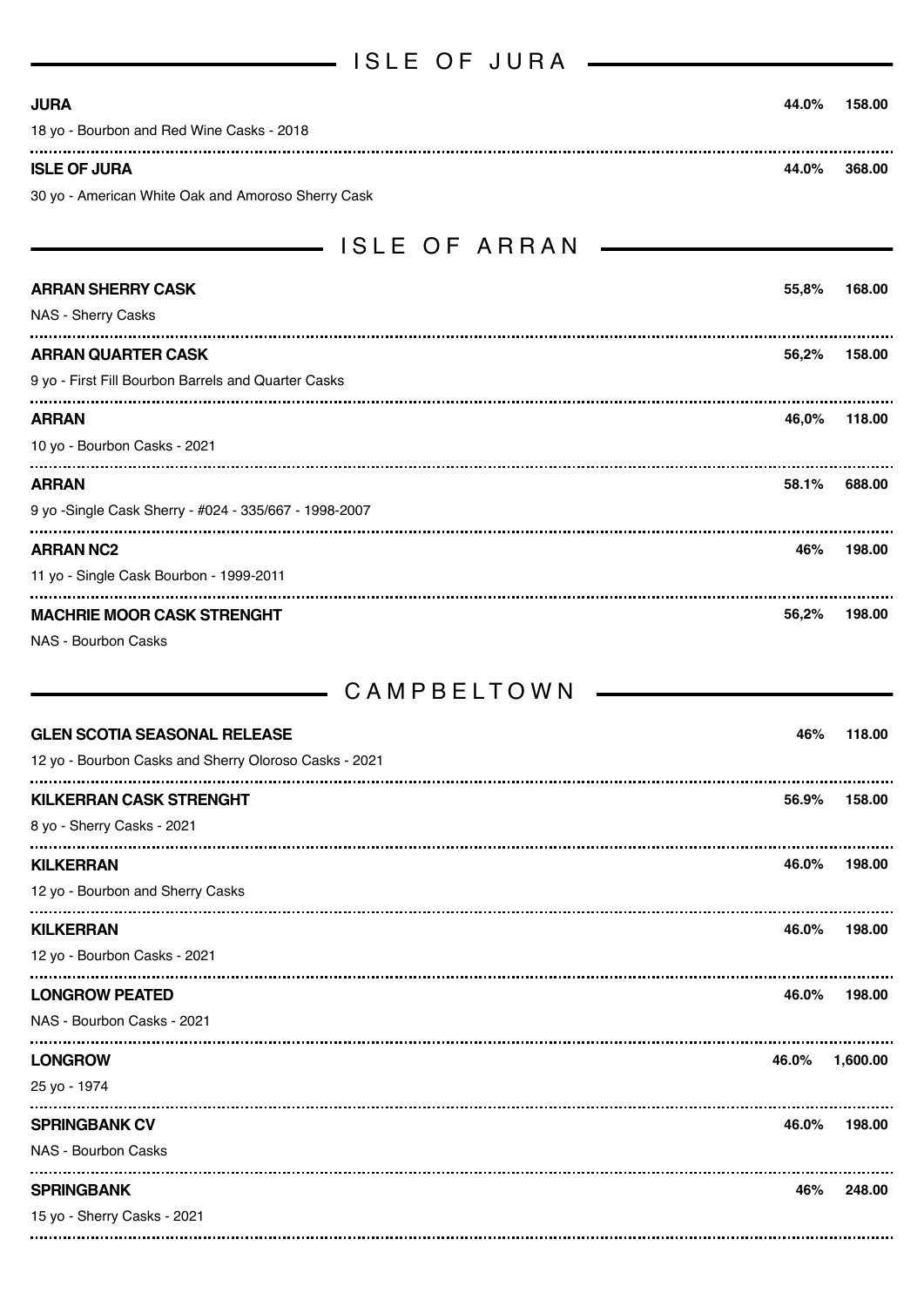### CAMPBEL TOWN

| <b>SPRINGBANK</b>                                 | 46.0% | 348.00   |
|---------------------------------------------------|-------|----------|
| 18 yo - Bourbon and Sherry Casks - 2021           |       |          |
| <b>SPRINGBANK 1991 OLD &amp; RARE</b>             | 52.9% | 458.00   |
| 20 yo - Single Cask Refill Hogstead - 1991-2011   |       |          |
| <b>SPRINGBANK</b>                                 | 46.0% | 368.00   |
| 21 yo - Oloroso Sherry Butt                       |       |          |
| <b>SPRINGBANK ADELPHI</b>                         | 43.4% | 688.00   |
| 21 yo - Single Refill Bourbon Cask - 2000-2021    |       |          |
|                                                   |       |          |
|                                                   |       |          |
| <b>LEDAIG</b>                                     | 46.3% | 198.00   |
| 18 yo - Bourbon and Sherry Casks                  |       |          |
| <b>TOBERMORY</b>                                  | 46.3% | 118.00   |
| 12 yo - Virgin and Bourbon Casks - 2020           |       |          |
| LOWLAND                                           |       |          |
|                                                   |       |          |
| <b>AUCHENTOSHAN THREE WOOD</b>                    | 43.0% | 118.00   |
| NAS - Bourbon, PX and Oloroso Casks - 2021        |       |          |
| <b>AUCHENTOSHAN</b>                               | 40.0% | 118.00   |
| 12 yo - Bourbon and Oloroso Casks                 |       |          |
| <b>AUCHENTOSHAN LMDW ARTIST 5.6</b>               | 48.0% | 298.00   |
| 13 vo - Single Sherry Cask - 2007-2021            |       |          |
| <b>GLENKINCHIE</b>                                | 43.0% | 118.00   |
| 12 yo - Bourbon Casks                             |       |          |
| <b>GLENKINCHIE DISTILLER'S EDITION</b>            | 43.0% | 158.00   |
| 12 yo - Bourbon Casks and Amontillado Cask finish |       |          |
| <b>LADYBURN</b>                                   | 40.0% | 1,272.00 |
| 42 yo - 1973-2014                                 |       |          |
| LOWLAND PARCEL 7 SINGLE MALT OF SCOTLAND          | 48,0% | 198.00   |
| 13 yo - Bourbon and Sherry Casks - 2007-2021      |       |          |
| ROSEBANK LIMITED EDITION                          | 53.8% | 688.00   |
| 21 yo - 1990-2011                                 |       |          |
|                                                   |       |          |

## BLENDED SCOTLAND

| <b>BALLANTINES</b> | 43.0% | 158.00 |
|--------------------|-------|--------|
| 17 yo              |       |        |
|                    |       |        |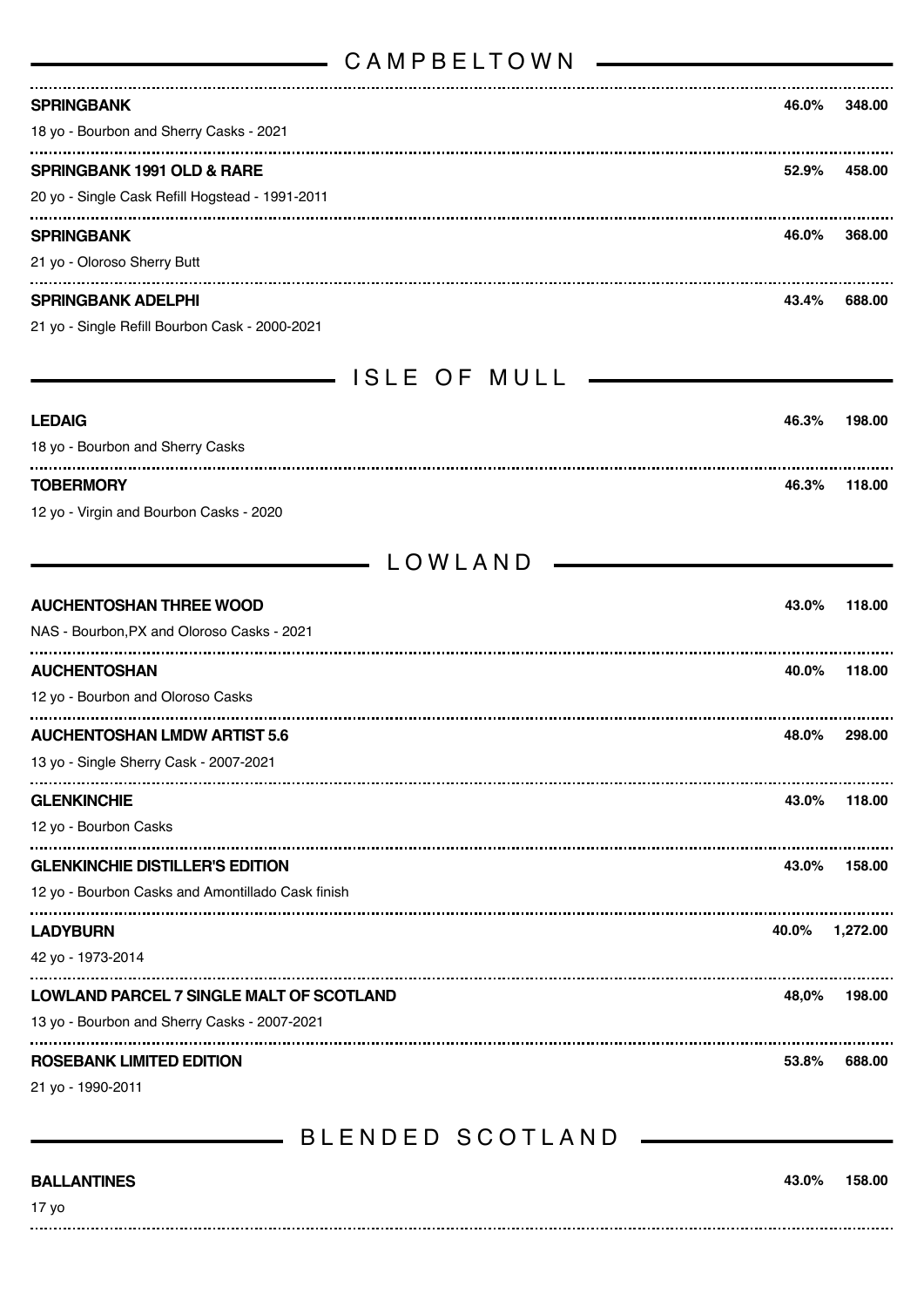# BLENDED SCOTLAND - BLENDED SCOTLAND

| <b>FAMOUS GROUSE</b>                                                                      |       | 47.0% 1,272.00 |
|-------------------------------------------------------------------------------------------|-------|----------------|
| 40 yo                                                                                     |       |                |
| <b>MURRAY MCDAVID HALF N HALF</b>                                                         | 43.0% | 158.00         |
| 10 yo - 50/50 Blended Scotch and Grain Whisky                                             |       |                |
| <b>______</b> BLENDED MALT SCOTLAND                                                       |       |                |
| <b>BLUE HANGAR 11TH LIMITED RELEASE BERRY BROS &amp; RUDD</b><br>NAS                      | 45.6% | 248.00         |
|                                                                                           |       |                |
| <b>CAMPBELTOWN BLENDED MALT COOPER'S CHOICE</b><br>7 yo - Banyuls Cask Finish - 2014-2021 | 54,5% | 168.00         |
|                                                                                           |       |                |
| <b>COMPASS BOX OAK CROSS</b><br>NAS - American Oak and French Oak                         |       | 43.0% 158.00   |
|                                                                                           |       |                |
| <b>COMPASS BOX MAGIC CASK</b><br>NAS - First fill Bourbon and Sherry Casks - 2020         |       | 46.0% 248.00   |
| <b>COMPASS BOX ROGUES BANQUET</b>                                                         | 46.0% | 248.00         |
| NAS - Bourbon Casks - 2020                                                                |       |                |
| <b>COMPASS BOX THE SPANIARD</b>                                                           | 43.0% | 158.00         |
| NAS - Sherry and Red Wine Casks - 2020                                                    |       |                |
| <b>EVOLUTION 45TH ANN SAMAROLI</b>                                                        | 47.0% | 458.00         |
| NAS - 2013                                                                                |       |                |
| <b>NMWL #9 ELEMENTS OF ISLAY</b>                                                          |       | 59.3% 198.00   |
| NAS - Bourbon Casks - 2021                                                                |       |                |
| SCARABUS HUNTER LAING COMPANY                                                             | 46.0% | 138.00         |
|                                                                                           |       |                |

NAS - Bourbon Casks

| GRAIN                                                                                                 |       |        |
|-------------------------------------------------------------------------------------------------------|-------|--------|
| <b>COMPASS BOX HEDONISM</b><br><b>NAS</b>                                                             |       | 158.00 |
| <b>GIRVAN OCTAVE</b><br>8 yo - 2009-2017                                                              | 52.8% | 158.00 |
| <b>INVERGORDON WEMYSS MALTS "GREENKEEPER'S GLOVES"</b><br>31 yo - Single Sherry Butt Cask - 1988-2019 | 53,3% | 298.00 |
| <b>INVERGORDON BOUTIQUE-Y WHISKY</b><br>42 yo - Bourbon Casks - 2017                                  | 48%   | 198.00 |
| <b>LOCH LAMOND MURRAY MCDAVID</b><br>22 yo - Bourbon Cask and Armagnac 1st Fill Finish - 1996-2019    | 50.0% | 198.00 |
|                                                                                                       |       |        |